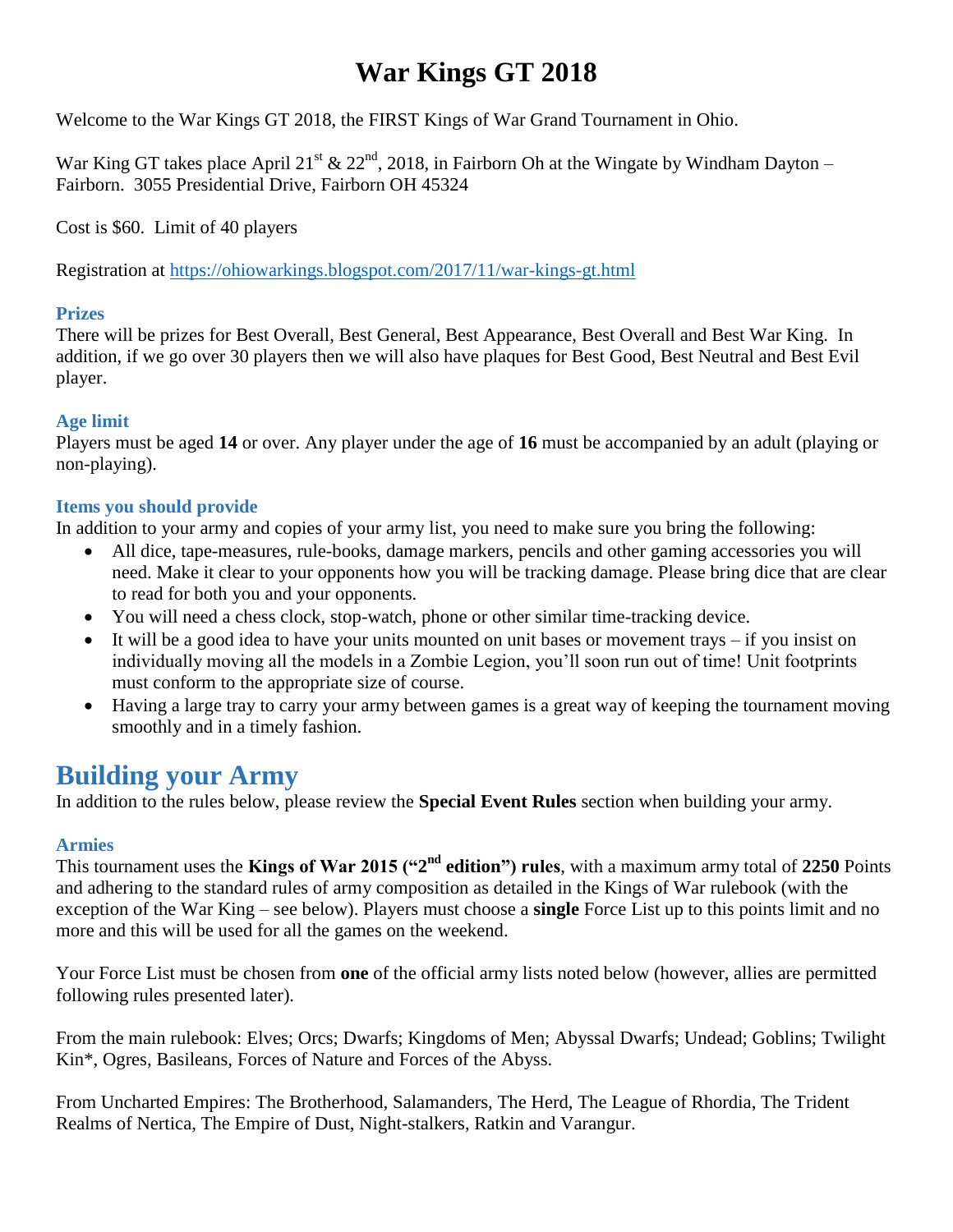\* *The Twilight Kin army list is available for download from the Mantic web site.* 

### **Fan Lists**

Fan-lists are considered unofficial and may not be used.

In addition, all units and rules from the following supplements are allowed:

- Clash of Kings 2018
- Edge of the Abyss
- Destiny of Kings

Kings of War: Historical book ARE allowed with the following restrictions:

- Your army list MAY NOT include allies, however mercenaries are allowed as listed for each army.
- Your army MAY include up to 25% Mythical units
- Units with the individual rule are NON SCORING units
- The rules for hills in the book will NOT be used (standard Kings of War hill rules will apply)
- If you have any questions, please contact  $\frac{p \cdot p}{p \cdot q}$  mail.com so we can get the straightened out.

### **Army Composition**

- All the normal army selection rules in the Kings of War rulebook apply
- "Living Legends" (i.e. those marked with a [1] after their name in the list) **can** be included in tournament armies (but not in any allied contingent should you have one).
- You may take allies from **one** other army list up to 25% of your total force, following the normal selection rules plus the noted changes in the **Specific Event Rules** section. 25% of 2250 means, at most, you can spend 562 points on allies.
- You MUST take a War King with a maximum of 250 points.

### **War King**

- The War King is a custom Living Legend hero who will lead each player's forces in the tournament. There will be special scenarios and objectives centered on the War King.
- This Living Legend should be named.
- Rules for creating your War King are as follows:
	- o Choose a normal hero (not a Living Legend) allowed by your main force. You MAY NOT choose a hero of type Hero(Mon) - sorry, no upgraded dragons!
	- $\circ$  A unique artifact may be created by choosing up to three legal artifacts. The rules for those three artifacts are combined into a single artifact which is given a new name for the Living Legend. The total cost of the artifacts chosen is added to the cost of the hero. This does not restrict the use of those individual artifacts by other units in the main army force.
	- o Any upgrades normally allowed by the basic hero chosen may also be chosen by this Living Legend.
	- $\circ$  The Living Legend is given a single stat line improvement of 1 point to any stat of their choosing. Upgrades are made AFTER any improvements from the unique artifact are added. The following values may be upgraded
		- **Speed**
		- $\blacksquare$  Melee (may not be better than 2+)
		- Range (may not be better than  $2+$ )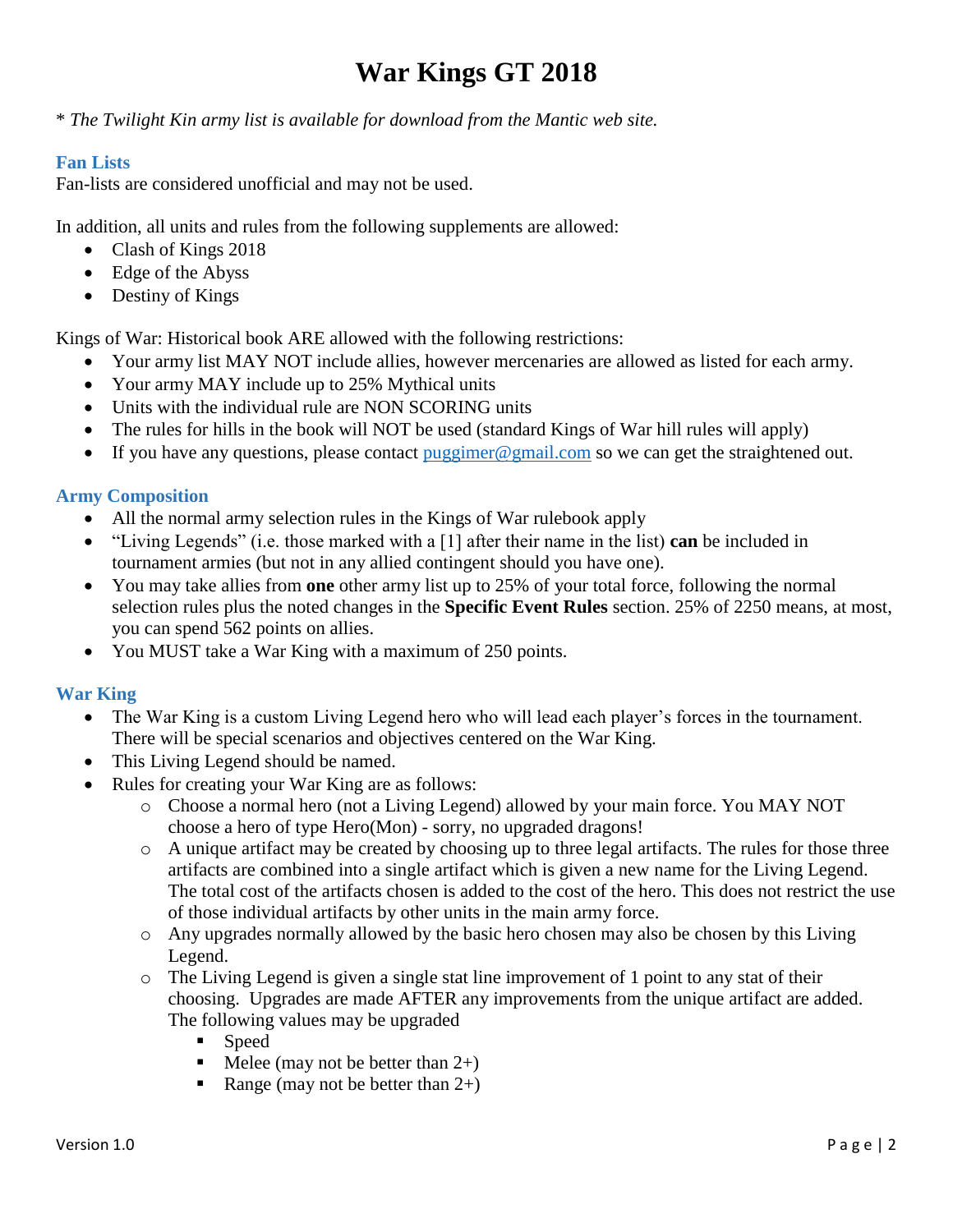- Defense (may not be improved better than  $5+$ , however if the hero already has a  $6+$ defense then they keep it)
- **Attacks**
- Nerve (increases both waver and route values)
- Piercing (either add to existing or give War King Piercing $(1)$ )
- Crushing Strength (either add to existing or give War King Crushing Strength(1))
- Thunderous Charge (either add to existing or give War King Thunderous Charge $(1)$ )
- Spell values (increase the number of dice for a single spell)
- Regeneration (may not be better than  $3+$ )
- o This hero DOES NOT need to be unlocked via a regiment/horde/legion. Everyone MUST take one, regardless of any other heroes they take in the army.
- o The maximum total point value allowed for this Living Legend is 250 points.

#### **Miniatures**

Players are permitted to use any number of non-Mantic miniatures in their armies. There is no minimum requirement for Mantic models.

Models *must* be based on the appropriate base size and shape for their type. Unit-basing (or "multi-basing") is permitted so long as the unit footprint is accurate for the unit size. All units must contain the Minimum Model Count as specified in the official FAQ.

Painting is STRONGLY encouraged, though not absolutely required. However your appearance score is a significant part of your overall score.

If any model is used as a "counts-as" or a proxy for another, this *must* be made clear to your opponent before a game begins.

#### **Force Lists**

You are required to submit a copy of your Force List to the organizers at the start of the tournament. You should also have at least one copy for yourself and another spare for your opponents to reference on request. Using a program or list-builder application to create and print out your sheet is often the best option [\(http://kow2.easyarmy.com](http://kow2.easyarmy.com/) is highly recommended).

In addition, please also print out an entry for you War King (since it is NOT buildable within Easy Army). This needs to include the three artifacts, any additional upgrades and the stat upgrade

You will require spare copies of your Force List, which you should keep with you when you are playing. Your army list must include:

- All of the models/units in your army.
- The equipment and the points value of everything in your army.
- Your name on all copies of the roster.

Please do not use acronyms on any copy of your Force List. If any mistakes are found during the tournament that were not picked up on, the results of all the games in which the player has used the illegal list will immediately be changed to 20-0 Tournament points, in favor of their opponents. This will apply even if the mistake was a totally honest one, so please do double check your Force List before the tournament.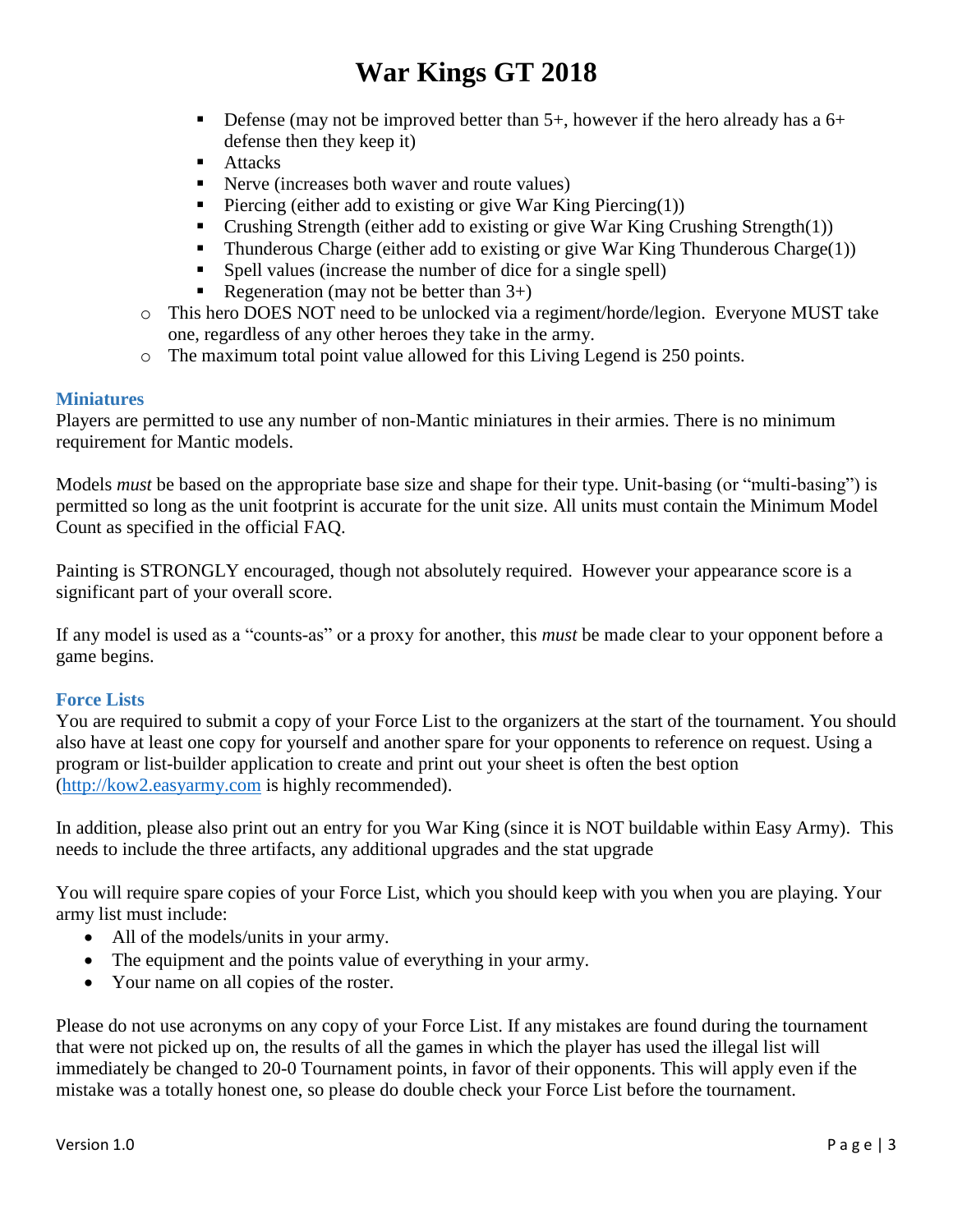If you are unsure of your army list, please feel free to submit it to the tournament organizers prior to the event for checking.

Players who submit their army lists to the event organizer (emailed to [puggimer@gmail.com,](mailto:puggimer@gmail.com) with subject "War Kings Army List") by Midnight EST April 15th will receive 5 bonus sportsmanship points.

## **Tournament Rules**

### **Game Time and Victory Conditions**

The tournament consists of **six** games over the course of the weekend (4 games on Saturday and 2 on Sunday), and will make use of chess clocks or other devices for enabling Timed Games. Each player has **fifty-five (55)**  minutes for each game, including deployment.

### **Schedule**

The tournament will take place over two days and will use the following schedule:

### *Saturday*

- $\bullet$  08:00 08:30 Event Registration
- $\bullet$  08:50 09:00 Welcome / Briefing
- $\bullet$  09:00 11:00 Game 1
- $11:30 13:30$  Game 2
- $\bullet$  13:30 15:00 Lunch / Paint Judging (please set your armies out with your name on them)
- $15:00 17:00$  Game 3
- $\bullet$  17:30 19:30 Game 4

### *Sunday*

- $08:00 08:20$  Day 2 check in
- $\bullet$  08:30 10:30 Game 5
- $11:00 13:00$  Game 6
- $\bullet$  13:30 Awards

Note that the time allocated for each game includes 110 minutes for the game itself (55 minutes per player maximum) plus 10 minutes for meeting, discussing rules and completing and turning in results. The schedule may be adjusted on the day if things are running behind (or ahead!).

### **Game Sequence**

The scenario for each game will be announced by the organizer at the start of each game.

- Meet your opponents at the table and discuss the terrain and how you will treat it during the game. Use the terrain as it is laid out on the table. Place any objective markers, and finally roll-off for table side. Players should discuss before the game how they will deal with cocked dice and in what circumstances they should be re-rolled.
- Sit on your own side of the table and place you army on your side of the table, so that the opponent can see your models and your force list and ask any questions.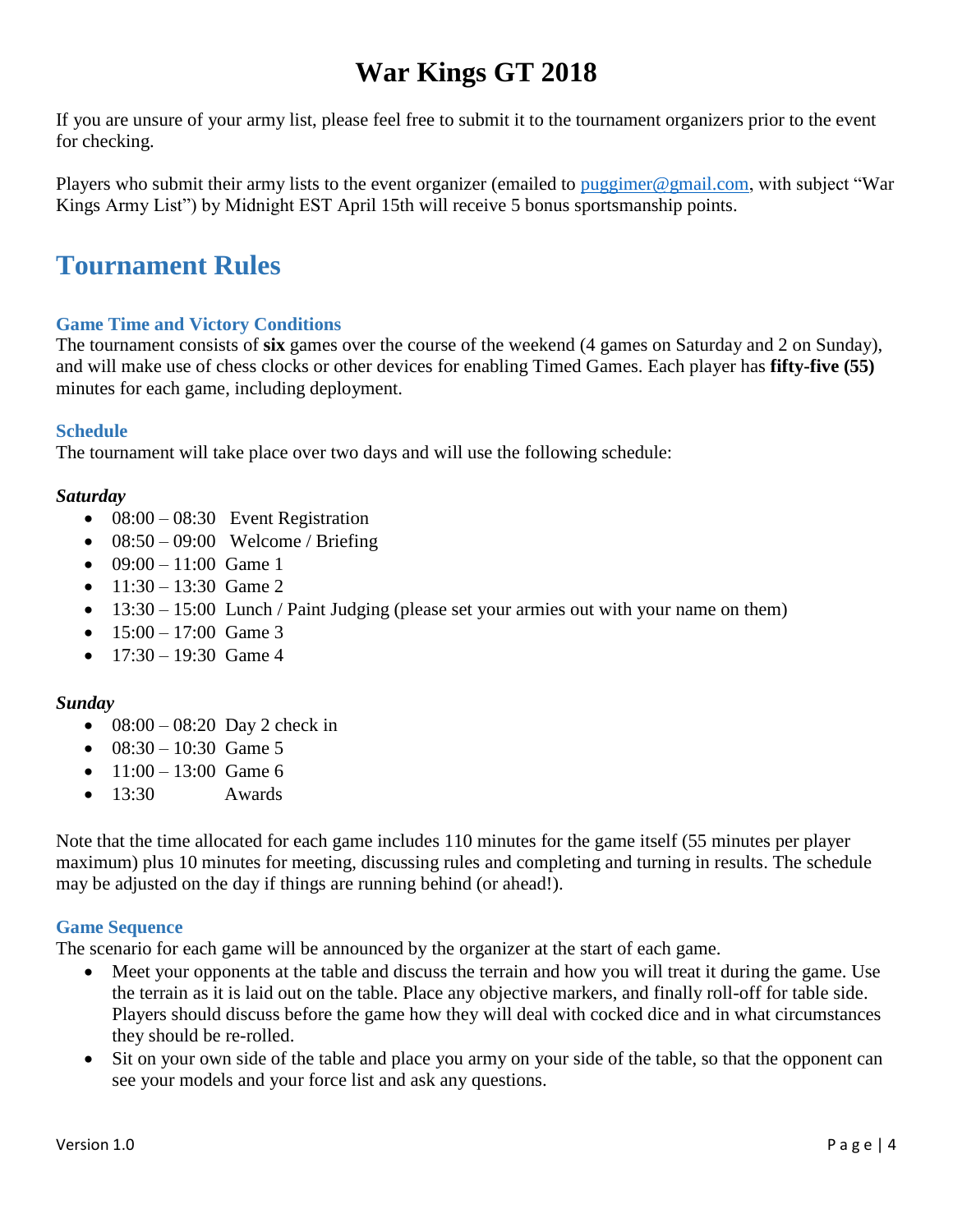- Deployment: The player who chose sides clock IS STARTED and that player deploys the first unit. The players alternate deploying units using the clock as described in the Timed Games section of the Kings of War rules. Once the last unit is deployed, both clocks are STOPPED.
- Vanguard moves: Roll-off to decide who is going to start making Vanguard moves. Once the winner of the roll off decides who will start to move Vanguard units, that player's clock IS STARTED. Players alternate making any Vanguard moves using the clock. Once the last Vanguard move is made, both clocks are stopped.
- Roll-off to decide who is going to take the first turn. The winner of the roll off decides who will start to play, that player's clock IS STARTED. Players alternate taking turns using the clock.
- The game lasts 6 turns (each player taking 6 turns). There is no rolling for a  $7<sup>th</sup>$  turn
- **If a player runs out of time, they must immediately put their dice down and make no further dice rolls for the rest of the game**. If there are any unresolved combats, then all charging units bounce back 1 inch as if failing to rout the enemy unit, and the charged units all receive a result of "Steady" for their nerve check. During the remainder of the game, the player remaining units all receive an order of "Halt" and no dice are rolled, including for rules such as Regeneration. The timed-out player will also receive a -1 tournament point penalty.

#### **Timed Games**

Timed games add a sense of urgency to the game, and can present a challenge in time management to the players. In addition they prevent games from running over time and keep the entire tournament running smoothly.

All games in the tournament are timed. Each player is responsible for bringing their own timing device (i.e. chess clock). Use of chess clocks is NOT OPTIONAL **– players may NOT decide to not use the clock**. If any table is found to not be using chess clocks for their game, then each play will receive a 10 point sportsmanship penalty for that game.

Clocks may be stopped if players have a game question while the question is resolved. If the players cannot resolve the question quickly then they need to have a tournament organizer come over and make a ruling.

### **Rounds**

The match-ups of the first round (Game 1) will be random. In the following rounds (Game 2 onwards) players will be paired using Tournament Points (TP), as explained below. Once players have completed their game in a given round they should jointly complete the result sheet provided and hand it in to the tournament organizers as soon as possible so that the next rounds can be organized in time.

#### **Winning the Tournament**

The winner is determined at the end of the last game (game 6), according to the following criteria:

- The player with the most TPs will be the winner
- In the case of players having the same highest TPs, the winner will be the player with the highest 'Attrition Score'.
- If both the TP and Attrition Scores are matched, games where these players have played each other during the course of the tournament will be evaluated and the winner will be the winner of such a match (based on result and then Attrition scores for that game).
- Finally, if the players cannot be split, the tournament ends with a joint victory and the players share the first prize.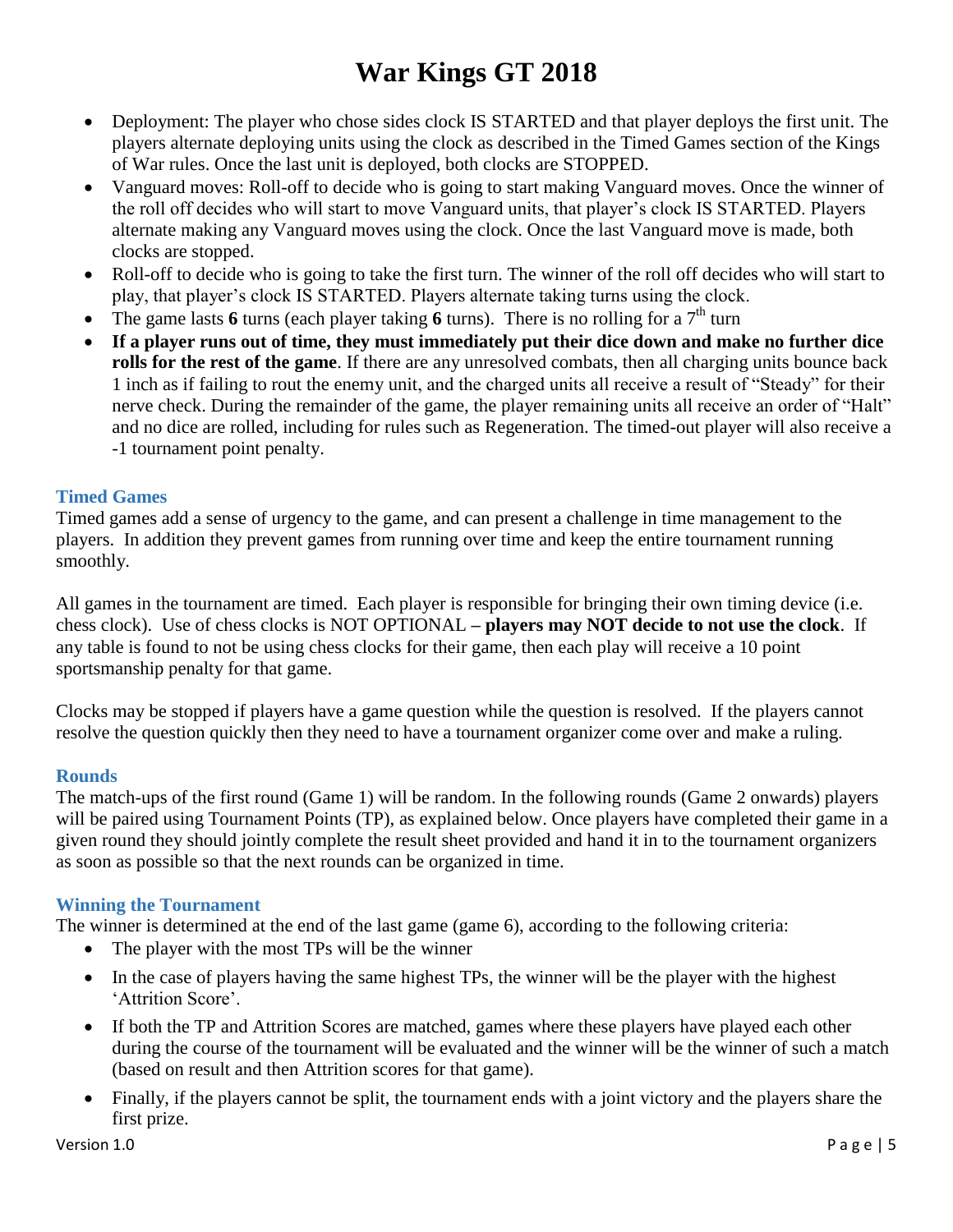#### **Tournament Points**

After a game the points will be assigned based on each scenario. In addition, there will be scenario points available that are independent of victory conditions.

By 'Attrition Score', we mean the amount of points of enemy units Routed by the player until that point in the Tournament. Players will therefore have to record the score they get for each game in addition to the overall game result. At all times, the tournament organizer will endeavor to avoid player's re-playing an opponent they have already faced but on occasion, this may become unavoidable and a minor adjustment made.

### **Notes**

#### **Sportsmanship**

Sportsmanship is scored via bonus points as well as occasional penalties, as well as player voting. We expect all games to be played in an enjoyable manner. We feel that all players should be fair and respectful to their opponent, displaying a fun and inclusive attitude to the game for themselves and their opponent.

Players will choose their three favorite opponents after the last game. These votes as well as points awarded for turning in your list ahead of time (and penalties for not using chess clocks) will be used to determine the winner of the best sportsman award.

#### **Rules Questions and Player Conduct**

As noted, all rules will be taken from the Kings of War 2015 hardback book. In addition, any official FAQ rulings and errata from Mantic Games (published on the website or official forums) will also be used. Please note that there is absolutely nothing wrong with asking an opponent if they can show you the appropriate rule or set of characteristics so that you can check for yourself that everything is being done correctly. All we require is that you ask nicely and politely, and that you do your best to sort out any problems yourselves. If in doubt, the organizers are available to resolve your problem. Please also respect the time each player has. If a question cannot be resolved quickly, please stop the clock until the answer or a solution is decided upon. Judges will be on hand if players require a ruling. Your judges for the event will be pointed out at the start of the day. A judge's ruling is final.

The organizers reserve the right to take appropriate action for any player they deem to be playing unfairly or acting inappropriately. This may be in the form of a warning, a time or TP penalty or even a forced Time Out result. In extreme circumstances a player may be ejected from the Tournament for inappropriate behavior (such as cheating, excessive swearing, shouting or verbal abuse).

#### **Crowd at the Table**

If one player feels discomfort with amount of spectators present at their table, they may request them to step aside. When this happens, a referee will ask everyone around to step away from the table.

#### **Reporting Battle Results**

As noted previously, players will be given enough time to play a full game of Kings of War and enough time to hand in results. In order to ensure that the tournament runs smoothly, TP penalties (2 points) may be given to players that report battle results after the scheduled time is over at the tournament organizer's discretion. This penalty will always affect both players.